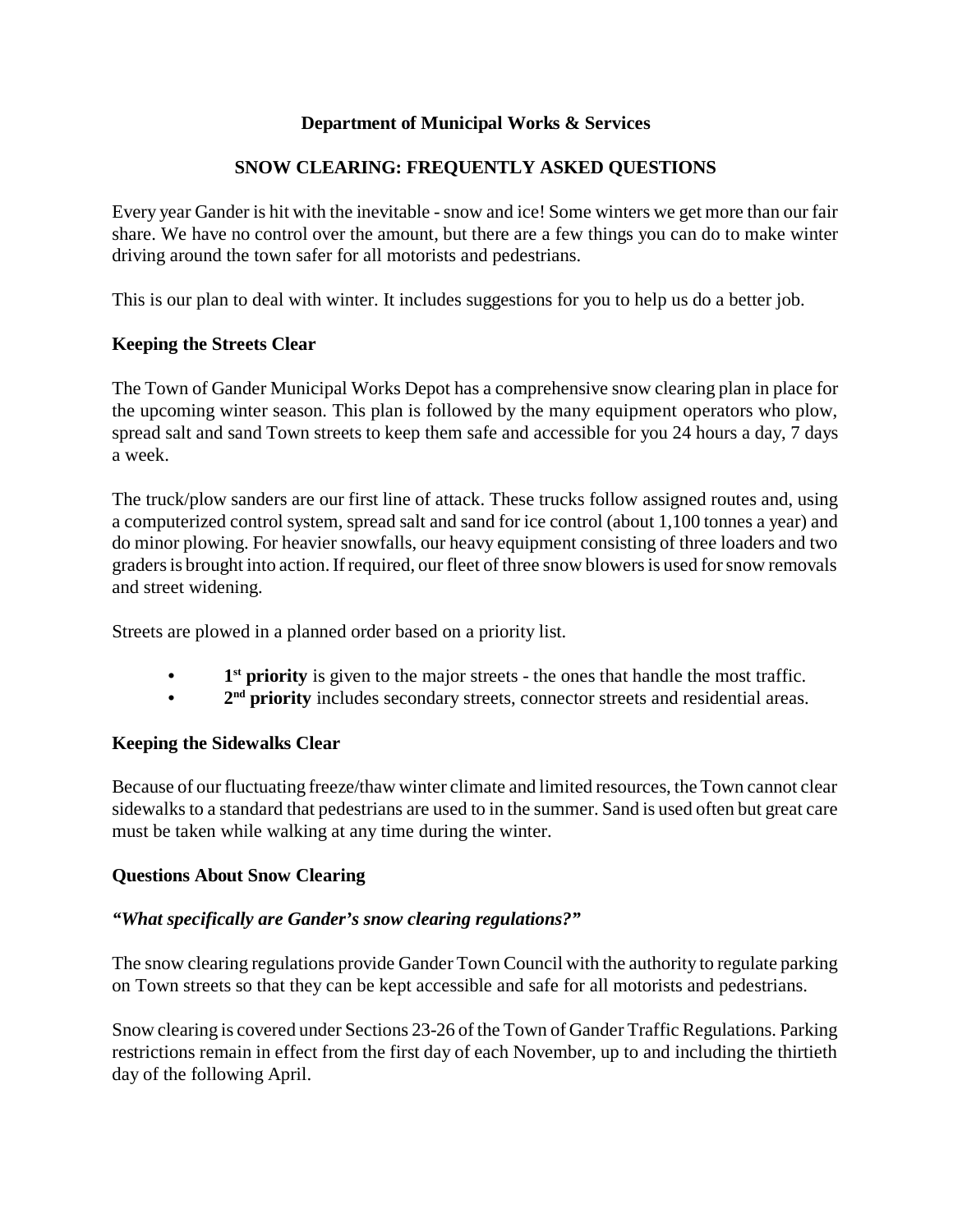Section 23 of the Regulations states that during this period, the parking of unattended motor vehicles on Town streets or Town-owned parking lots between midnight and 8 a.m. is strictly prohibited, regardless of weather conditions.

Section 24 of the Regulations states that at any time during the day or night throughout the entire year, no vehicle may be parked in such a manner as to obstruct snow clearing.

Section 25 exempts emergency vehicles from the parking ban when they are attending an emergency, and Section 26 authorizes the Town to tow vehicles parked illegally as defined in the previous sections.

Citizens are also reminded that it is illegal under Section 97 of the Town of Gander Traffic Regulations to throw, sweep, shovel or place snow or ice from any private property upon any Town street or sidewalk.

# *"When does the on-street parking ban come into effect, other than midnight to 8 a.m.?"*

The Town implements this parking ban when weather conditions and/or snow accumulation require it for operational reasons. When it becomes necessary to implement the parking ban, announcements will be made on the radio. Once implemented, the parking ban usually remains in effect until the end of snowstorms and/or until clean-up has been completed.

### *"Why is my street always the last to be plowed?"*

All streets are plowed in order of priority: arterials first, followed by secondary and collector streets, and finally residential streets. In extreme weather conditions, plow operators are instructed to ensure that main streets are kept open and emergency services are maintained. In such circumstances, residential streets may not see a plow for an extended period. These situations are the exception and we ask for your patience.

# *"Why do I get tickets for parking on my street when snow clearing or snow removal operations are not taking place?"*

The tickets you receive are issued when the on-street parking ban is in effect. The reason for this ban is to keep vehicles off the streets so that in the event of a sudden snowstorm or drifting conditions, snow plowing operations will not be hampered. Also, street widening or snow blowing may be carried out at anytime.

# *"It seems that every time I shovel my driveway I am plowed in again. Why is this?"*

When plowing, we have to clear the streets as wide as possible to make room for the next snowfall and to clear catch basins located at the curb line to take water in the event of rain or a thaw. Often, two or more passes are needed to accomplish this. Whenever possible, you should wait and shovel your driveway after the street has been completely widened to avoid this frustration.